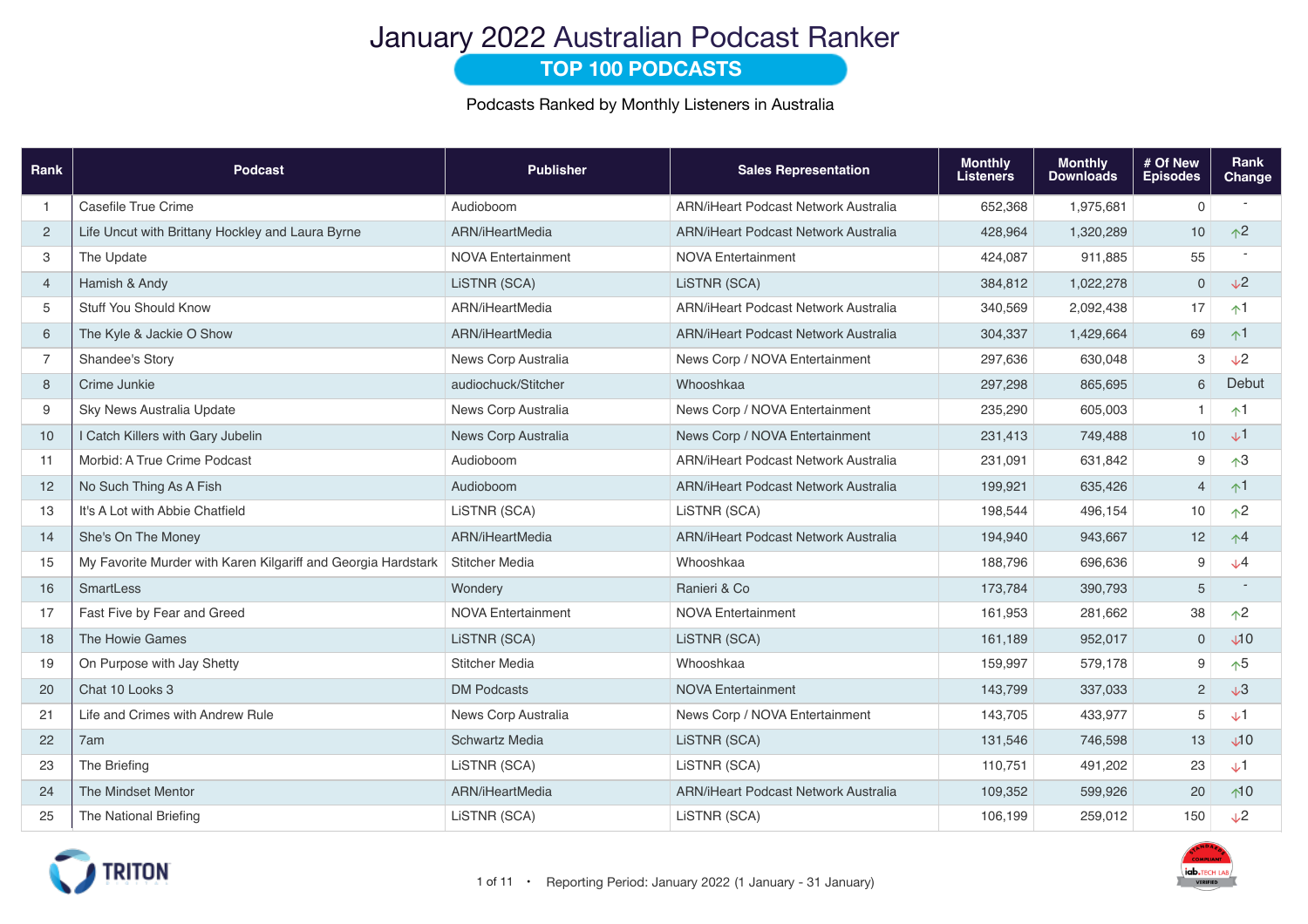## **TOP 100 PODCASTS**

| Rank | <b>Podcast</b>                                   | <b>Publisher</b>          | <b>Sales Representation</b>                 | <b>Monthly</b><br><b>Listeners</b> | <b>Monthly</b><br><b>Downloads</b> | # Of New<br><b>Episodes</b> | Rank<br>Change |
|------|--------------------------------------------------|---------------------------|---------------------------------------------|------------------------------------|------------------------------------|-----------------------------|----------------|
| 26   | <b>IMPAULSIVE</b>                                | ARN/iHeartMedia           | <b>ARN/iHeart Podcast Network Australia</b> | 103,253                            | 194,966                            | $\overline{4}$              | $^{\text{18}}$ |
| 27   | <b>Freakonomics Radio</b>                        | <b>Stitcher Media</b>     | Whooshkaa                                   | 101,847                            | 356,497                            | $\overline{4}$              | $\sqrt{2}$     |
| 28   | From The Newsroom                                | News Corp Australia       | News Corp / NOVA Entertainment              | 100,022                            | 285,279                            | 48                          | $\sqrt{2}$     |
| 29   | Conan O'Brien Needs A Friend                     | <b>Stitcher Media</b>     | Whooshkaa                                   | 93,554                             | 269,305                            | 9                           | $\sqrt{1}$     |
| 30   | Super Soul                                       | <b>Stitcher Media</b>     | Whooshkaa                                   | 93,296                             | 486,540                            | 5                           |                |
| 31   | Please Explain                                   | Nine Publishing           | <b>Nine</b>                                 | 88,559                             | 460,856                            | 21                          | $\uparrow$ 7   |
| 32   | <b>Behind the Bastards</b>                       | ARN/iHeartMedia           | <b>ARN/iHeart Podcast Network Australia</b> | 86,565                             | 267,144                            | 13                          | $\wedge$ 9     |
| 33   | Toni and Ryan                                    | ARN/iHeartMedia           | ARN/iHeart Podcast Network Australia        | 83,340                             | 220,172                            | 16                          | $\uparrow 6$   |
| 34   | Kate, Tim & Joel                                 | <b>NOVA Entertainment</b> | <b>NOVA Entertainment</b>                   | 83,225                             | 752,834                            | 25                          | $\uparrow$ 41  |
| 35   | 99% Invisible                                    | <b>Stitcher Media</b>     | Whooshkaa                                   | 82,574                             | 231,362                            | 3                           | $\sqrt{6}$     |
| 36   | <b>Hidden Brain</b>                              | Hidden Brain Media        | Hidden Brain Media/Stitcher                 | 80,625                             | 303,718                            | $\overline{7}$              | $\uparrow 6$   |
| 37   | 2 Bears, 1 Cave with Tom Segura & Bert Kreischer | <b>Stitcher Media</b>     | Whooshkaa                                   | 79,549                             | 139,905                            | 5                           | Debut          |
| 38   | Just the Gist                                    | LiSTNR (SCA)              | LiSTNR (SCA)                                | 76,327                             | 170,758                            | $\mathbf{1}$                | $\times$ 17    |
| 39   | <b>Equity Mates Investing Podcast</b>            | <b>Equity Mates Media</b> | Acast                                       | 75,120                             | 268,711                            | 9                           | $\sqrt{4}$     |
| 40   | The Marty Sheargold Show - Triple M Melbourne    | LiSTNR (SCA)              | LiSTNR (SCA)                                | 73,679                             | 213,936                            | 51                          |                |
| 41   | Who Killed Bob?                                  | Podshape                  | Podshape                                    | 73,455                             | 161,140                            | 5                           | $\uparrow$ 41  |
| 42   | Rush Hour with JB and Billy                      | LISTNR (SCA)              | LISTNR (SCA)                                | 72,929                             | 188,933                            | 48                          | $\wedge$ 88    |
| 43   | The Space                                        | <b>NOVA Entertainment</b> | <b>NOVA Entertainment</b>                   | 72,552                             | 217,654                            | 53                          | $\wedge$ 60    |
| 44   | <b>Office Ladies</b>                             | Stitcher Media            | Whooshkaa                                   | 72,040                             | 181,456                            | $\overline{4}$              | $\sqrt{1}$     |
| 45   | The Imperfects                                   | ARN/iHeartMedia           | ARN/iHeart Podcast Network Australia        | 62,585                             | 130,879                            | $\mathbf 0$                 | $+18$          |
| 46   | Daily Betoota                                    | <b>DM Podcasts</b>        | <b>NOVA Entertainment</b>                   | 62,012                             | 103,519                            | 21                          | $\wedge$ 58    |
| 47   | The Goss                                         | Podshape                  | Podshape                                    | 61,661                             | 101,573                            | 39                          | $\uparrow$ 47  |
| 48   | RedHanded                                        | Audioboom                 | ARN/iHeart Podcast Network Australia        | 59,750                             | 166,636                            | $\overline{4}$              | $\uparrow$ 2   |
| 49   | <b>Motley Fool Money</b>                         | LiSTNR (SCA)              | LISTNR (SCA)                                | 57,814                             | 214,300                            | 11                          |                |
| 50   | WTF with Marc Maron Podcast                      | <b>Stitcher Media</b>     | Whooshkaa                                   | 56,894                             | 210,325                            | 13                          | $\sqrt{2}$     |



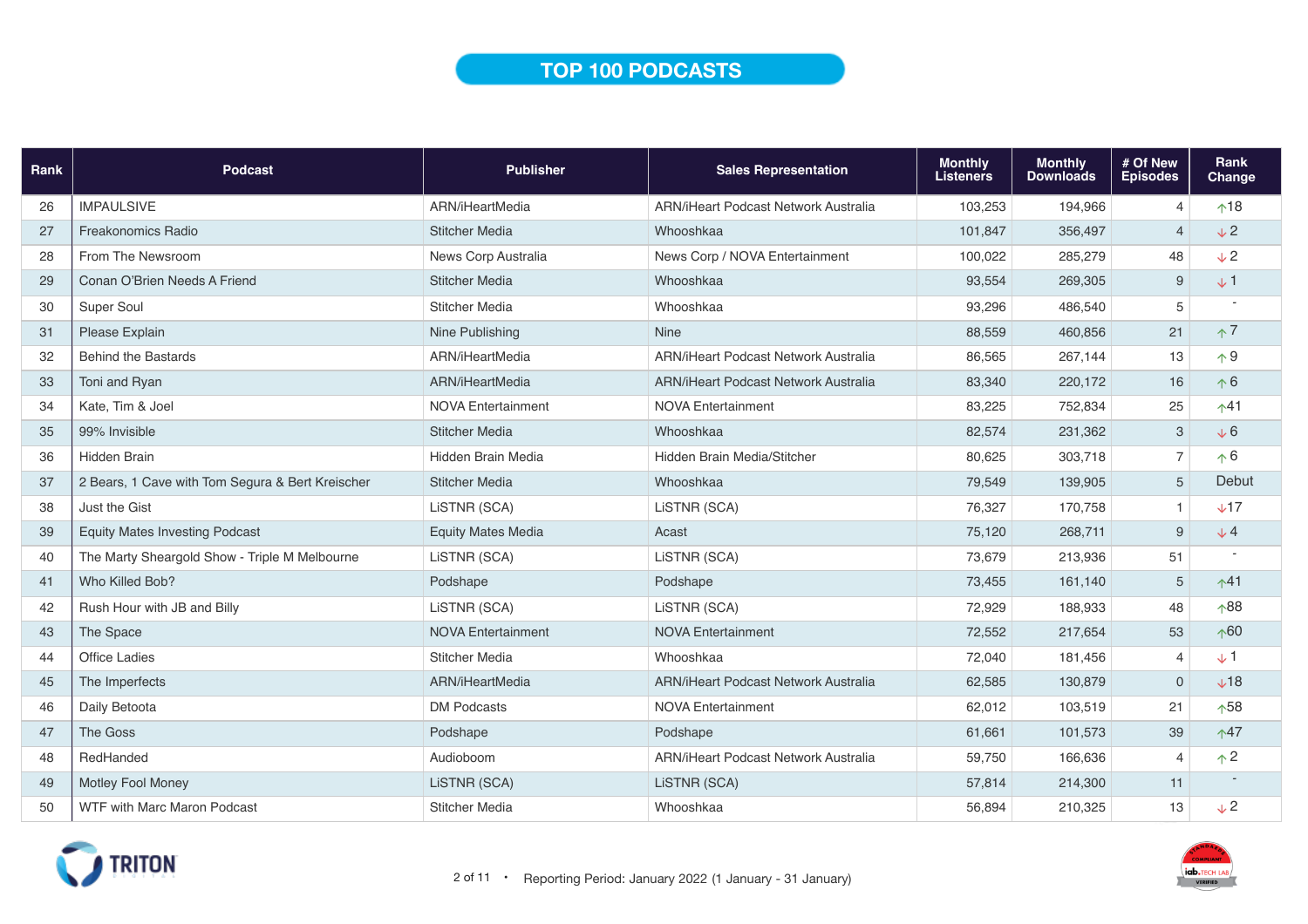## **TOP 100 PODCASTS**

| Rank | <b>Podcast</b>                                   | <b>Publisher</b>          | <b>Sales Representation</b>                 | <b>Monthly</b><br><b>Listeners</b> | <b>Monthly</b><br><b>Downloads</b> | # Of New<br><b>Episodes</b> | Rank<br>Change  |
|------|--------------------------------------------------|---------------------------|---------------------------------------------|------------------------------------|------------------------------------|-----------------------------|-----------------|
| 51   | The School of Greatness                          | Wondery                   | Ranieri & Co                                | 56,558                             | 396,497                            | 13                          | $\uparrow 8$    |
| 52   | Something Was Wrong                              | audiochuck/Stitcher       | Whooshkaa                                   | 56,395                             | 160,473                            | $\overline{4}$              | Return          |
| 53   | So Dramatic! with Megan Pustetto                 | <b>NOVA Entertainment</b> | <b>NOVA Entertainment</b>                   | 56,368                             | 215,118                            | 8                           | $\uparrow$ 3    |
| 54   | Stuff They Don't Want You To Know                | ARN/iHeartMedia           | ARN/iHeart Podcast Network Australia        | 55,413                             | 294,142                            | 22                          | $^{\text{12}}$  |
| 55   | Fake Doctors, Real Friends with Zach and Donald  | ARN/iHeartMedia           | ARN/iHeart Podcast Network Australia        | 54.896                             | 151,400                            | $\overline{4}$              | $\wedge$ 8      |
| 56   | Harsh Reality: The Story of Miriam Rivera        | Wondery                   | Ranieri & Co                                | 53,838                             | 108,964                            | $\mathbf{1}$                | $\sqrt{25}$     |
| 57   | This Is Actually Happening                       | Wondery                   | Ranieri & Co                                | 53,182                             | 162,862                            | 6                           | $\uparrow$ 5    |
| 58   | I Don't Know About That                          | ARN/iHeartMedia           | ARN/iHeart Podcast Network Australia        | 51,953                             | 114,371                            | $\overline{7}$              | $\sqrt{5}$      |
| 59   | The Ray Hadley Morning Show                      | Nine Radio                | Nine                                        | 51,324                             | 197,620                            | 106                         | $\uparrow 6$    |
| 60   | Even the Rich                                    | Wondery                   | Ranieri & Co                                | 50,704                             | 164,305                            | $\overline{7}$              | $\sqrt{3}$      |
| 61   | The Chaser Report                                | The Chaser                | Acast                                       | 50,266                             | 270,674                            | 20                          | $\sqrt{7}$      |
| 62   | This Is Important                                | ARN/iHeartMedia           | ARN/iHeart Podcast Network Australia        | 49,394                             | 104,669                            | $\overline{7}$              | $\uparrow$ 19   |
| 63   | The Happiness Lab with Dr. Laurie Santos         | ARN/iHeartMedia           | ARN/iHeart Podcast Network Australia        | 49,088                             | 132,352                            | 7                           | Return          |
| 64   | The Fighter & The Kid                            | ARN/iHeartMedia           | ARN/iHeart Podcast Network Australia        | 47,536                             | 140,128                            | 9                           | $+13$           |
| 65   | <b>Drama Queens</b>                              | ARN/iHeartMedia           | ARN/iHeart Podcast Network Australia        | 47,228                             | 105,437                            | $\overline{7}$              | $\uparrow$ 30   |
| 66   | Fox Sports Audio Bulletin                        | News Corp Australia       | News Corp / NOVA Entertainment              | 47,124                             | 107,946                            | 31                          | V <sub>20</sub> |
| 67   | Mornings with Neil Mitchell                      | Nine Radio                | <b>Nine</b>                                 | 46,325                             | 145.405                            | 155                         | $\uparrow$ 13   |
| 68   | The Diary Of A CEO by Steven Bartlett            | Audioboom                 | <b>ARN/iHeart Podcast Network Australia</b> | 46,160                             | 105,210                            | $\boldsymbol{9}$            | $\uparrow$ 67   |
| 69   | Somehow Related with Dave O'Neil & Glenn Robbins | ARN/iHeartMedia           | ARN/iHeart Podcast Network Australia        | 45,814                             | 123,977                            | $\sqrt{5}$                  | $\uparrow$ 7    |
| 70   | The Generation Why Podcast                       | Wondery                   | Ranieri & Co                                | 45,515                             | 133,291                            | $\overline{7}$              | $\uparrow$ 21   |
| 71   | The Minds of Madness - True Crime Stories        | Wondery                   | Ranieri & Co                                | 45,156                             | 118,653                            | $\overline{4}$              | $\uparrow$ 31   |
| 72   | <b>Ben Fordham Live</b>                          | Nine Radio                | <b>Nine</b>                                 | 44,611                             | 275,061                            | 219                         | $\sqrt{2}$      |
| 73   | <b>WILOSOPHY with Wil Anderson</b>               | <b>TOFOP Productions</b>  | Whooshkaa                                   | 44,590                             | 178,609                            | $\mathbf 0$                 | $\sqrt{36}$     |
| 74   | The Australian's Money Cafe                      | News Corp Australia       | News Corp / NOVA Entertainment              | 44,273                             | 103,053                            | 5                           | $+13$           |
| 75   | Chrissie, Sam & Browny                           | <b>NOVA Entertainment</b> | <b>NOVA Entertainment</b>                   | 43,892                             | 277,314                            | 25                          | $\uparrow$ 59   |

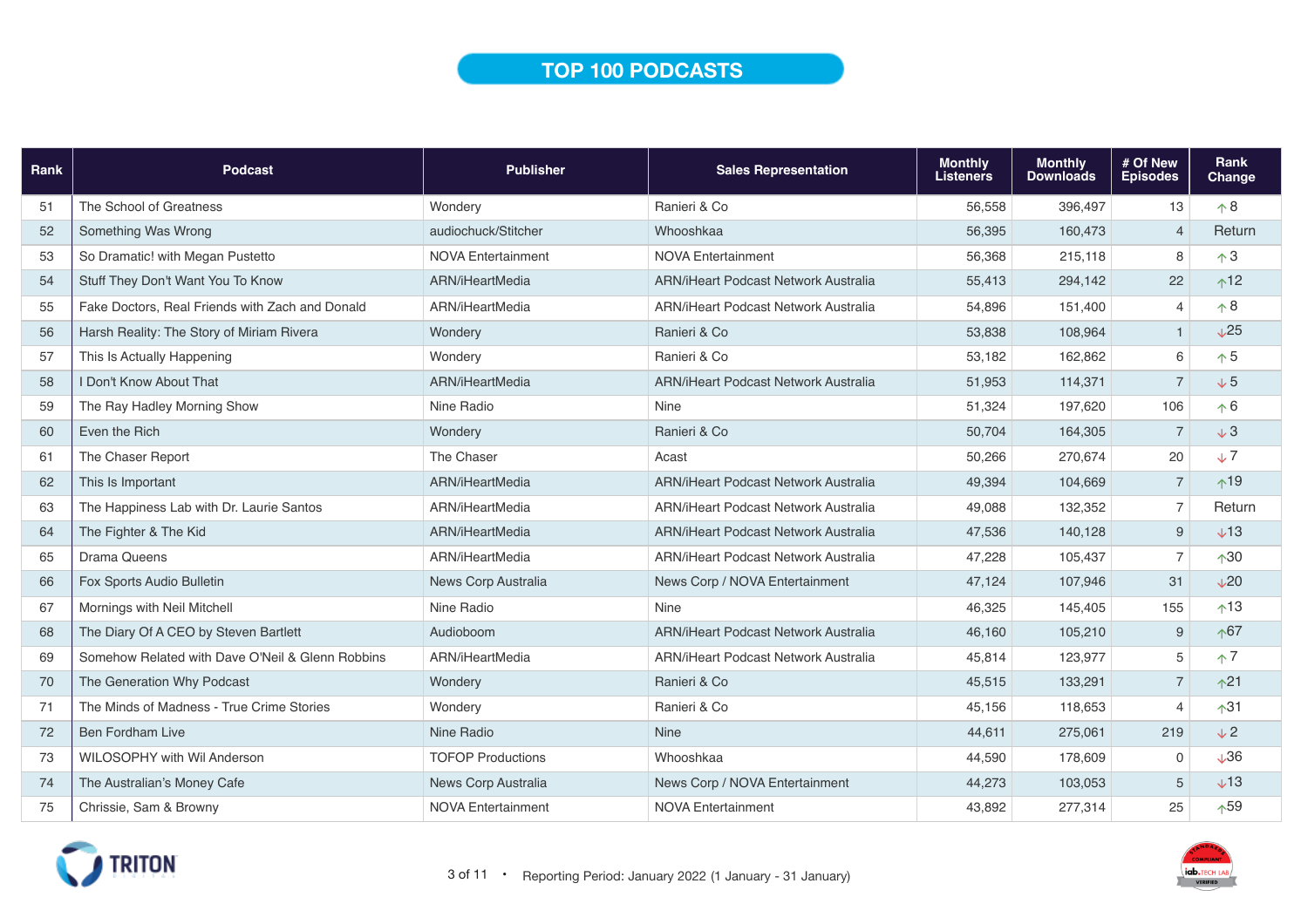### **TOP 100 PODCASTS**

| Rank | <b>Podcast</b>                                          | <b>Publisher</b>                   | <b>Sales Representation</b>                 | <b>Monthly</b><br><b>Listeners</b> | <b>Monthly</b><br><b>Downloads</b> | # Of New<br><b>Episodes</b> | Rank<br>Change   |
|------|---------------------------------------------------------|------------------------------------|---------------------------------------------|------------------------------------|------------------------------------|-----------------------------|------------------|
| 76   | Will & Woody                                            | ARN/iHeartMedia                    | ARN/iHeart Podcast Network Australia        | 43,856                             | 88,777                             | 42                          | Return           |
| 77   | Your Mom's House with Christina P. and Tom Segura       | <b>Stitcher Media</b>              | Whooshkaa                                   | 43,018                             | 150,994                            | $\overline{4}$              | Debut            |
| 78   | <b>Business Wars</b>                                    | Wondery                            | Ranieri & Co                                | 41,531                             | 172,354                            | $\overline{5}$              | $\sqrt{23}$      |
| 79   | Ben and Liam                                            | <b>NOVA Entertainment</b>          | <b>NOVA Entertainment</b>                   | 41,242                             | 90,102                             | 23                          | Debut            |
| 80   | The Rise & Conquer Podcast with Georgie Stevenson       | ARN/iHeartMedia                    | ARN/iHeart Podcast Network Australia        | 41.141                             | 126,829                            | 5                           | $\wedge$ 33      |
| 81   | Fitzy & Wippa                                           | <b>NOVA Entertainment</b>          | <b>NOVA Entertainment</b>                   | 40,870                             | 168,401                            | 33                          | Return           |
| 82   | Ologies with Alie Ward                                  | <b>Stitcher Media</b>              | Whooshkaa                                   | 40,356                             | 113,955                            | 5                           | $\sqrt{3}$       |
| 83   | Matt & Alex - All Day Breakfast                         | LISTNR (SCA)                       | LISTNR (SCA)                                | 40,106                             | 146,738                            | 12                          | $\sqrt{23}$      |
| 84   | Hamish & Andy's Remembering Project                     | LiSTNR (SCA)                       | LISTNR (SCA)                                | 39,803                             | 113,560                            | $\mathbf 0$                 | V12              |
| 85   | American Scandal                                        | Wondery                            | Ranieri & Co                                | 39,701                             | 137,913                            | 6                           | $\sqrt{7}$       |
| 86   | <b>SEN Breakfast</b>                                    | Sports Entertainment Network (SEN) | Sports Entertainment Network (SEN)          | 39,581                             | 636,749                            | 160                         | $\sqrt{13}$      |
| 87   | Dark History                                            | Audioboom                          | ARN/iHeart Podcast Network Australia        | 39,245                             | 88,547                             | $\overline{4}$              | $+1$             |
| 88   | <b>Revisionist History</b>                              | ARN/iHeartMedia                    | <b>ARN/iHeart Podcast Network Australia</b> | 39,018                             | 106,632                            | $\mathbf{1}$                | $+14$            |
| 89   | <b>True Crime Garage</b>                                | <b>Stitcher Media</b>              | Whooshkaa                                   | 38,947                             | 141,793                            | $\overline{7}$              | $\sqrt{6}$       |
| 90   | Around the NFL                                          | ARN/iHeartMedia                    | ARN/iHeart Podcast Network Australia        | 38,845                             | 99,826                             | 14                          | $\uparrow$ 10    |
| 91   | Lore                                                    | ARN/iHeartMedia                    | ARN/iHeart Podcast Network Australia        | 38,728                             | 138,604                            | 5                           | $\uparrow$ 15    |
| 92   | Healthy-ish                                             | News Corp Australia                | News Corp / NOVA Entertainment              | 38,421                             | 177,076                            | 23                          | $\wedge$ 30      |
| 93   | The Tiny Meat Gang Podcast                              | Audioboom                          | ARN/iHeart Podcast Network Australia        | 38,391                             | 89,031                             | $\sqrt{5}$                  | $\sqrt{5}$       |
| 94   | The Betoota Advocate Podcast                            | <b>DM Podcasts</b>                 | <b>NOVA Entertainment</b>                   | 38,340                             | 149,608                            | 6                           | $\sqrt{26}$      |
| 95   | <b>Cautionary Tales</b>                                 | ARN/iHeartMedia                    | ARN/iHeart Podcast Network Australia        | 38,074                             | 72,715                             | $\mathbf{2}$                | $\uparrow$ 43    |
| 96   | Nothing much happens; bedtime stories to help you sleep | <b>Stitcher Media</b>              | Whooshkaa                                   | 38,030                             | 152,524                            | $\overline{5}$              | $\uparrow$ 3     |
| 97   | Anatomy of Murder                                       | audiochuck/Stitcher                | Whooshkaa                                   | 38,020                             | 96,087                             | $\overline{4}$              | Debut            |
| 98   | True Crime All The Time                                 | Wondery                            | Ranieri & Co                                | 37,992                             | 112,594                            | 5                           | $\uparrow$ 3     |
| 99   | <b>Triple M Cricket</b>                                 | LiSTNR (SCA)                       | LiSTNR (SCA)                                | 37,831                             | 64,844                             | 59                          | $\sqrt{63}$      |
| 100  | Against The Odds                                        | Wondery                            | Ranieri & Co                                | 37,354                             | 100,020                            | $\overline{4}$              | $$\downarrow$16$ |



4 of 11 • Reporting Period: January 2022 (1 January - 31 January) SEE FULL LIST : www.australianpodcastranker.com

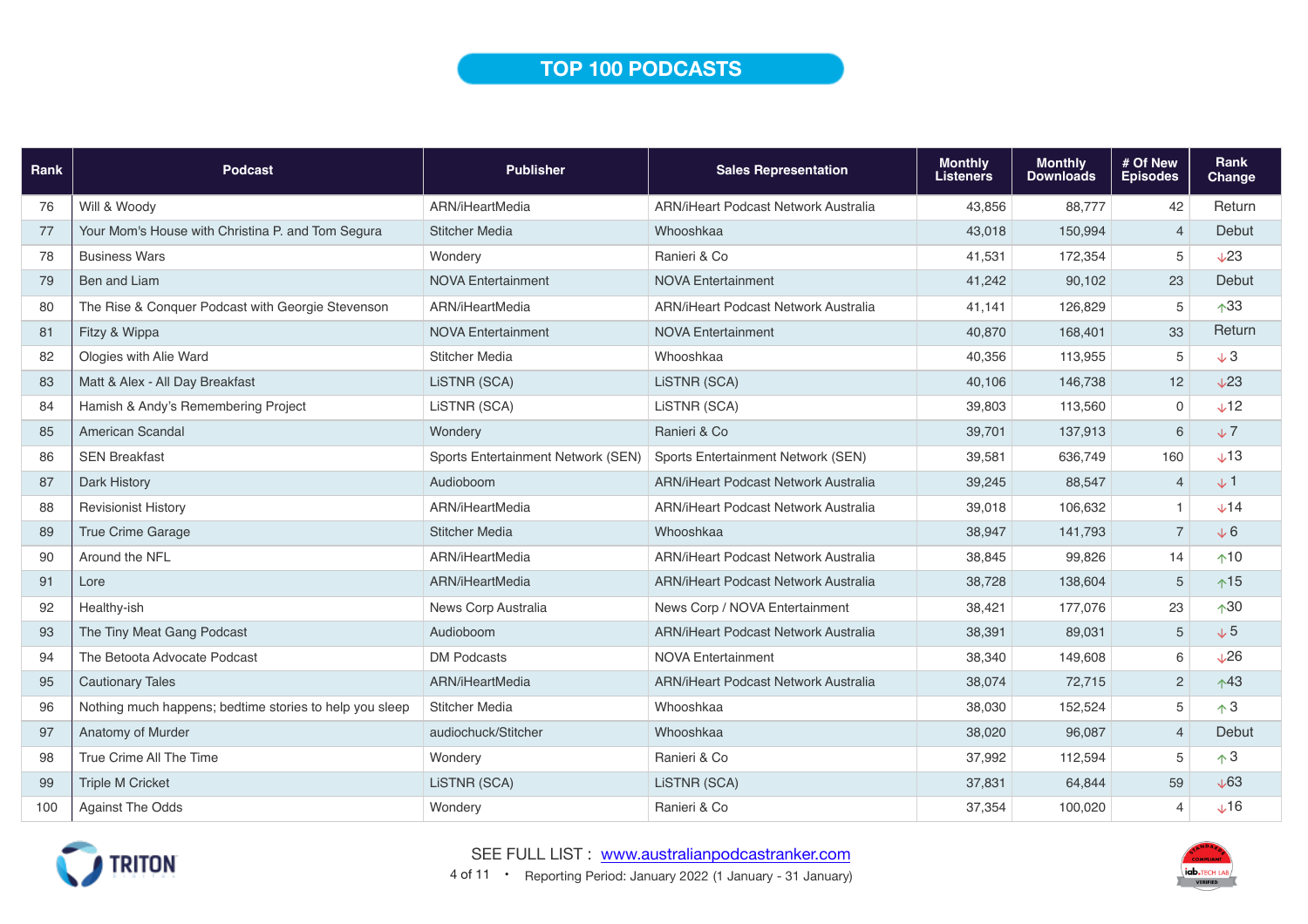# January 2022 Australian Podcast Ranker

**AUSTRALIAN-MADE TOP 100 PODCASTS**

#### Australian Made Podcasts Ranked by Monthly Listeners in Australia

| Rank           | <b>Podcast</b>                                   | <b>Publisher</b>          | <b>Sales Representation</b>                 | <b>Monthly</b><br><b>Listeners</b> | <b>Monthly</b><br><b>Downloads</b> | # Of New<br><b>Episodes</b> | Rank<br>Change |
|----------------|--------------------------------------------------|---------------------------|---------------------------------------------|------------------------------------|------------------------------------|-----------------------------|----------------|
| $\mathbf 1$    | Casefile True Crime                              | Audioboom                 | <b>ARN/iHeart Podcast Network Australia</b> | 652,368                            | 1,975,681                          | $\mathbf 0$                 |                |
| 2              | Life Uncut with Brittany Hockley and Laura Byrne | ARN/iHeartMedia           | ARN/iHeart Podcast Network Australia        | 428,964                            | 1,320,289                          | 10                          | $\uparrow$ 2   |
| 3              | The Update                                       | <b>NOVA Entertainment</b> | <b>NOVA Entertainment</b>                   | 424,087                            | 911,885                            | 55                          |                |
| $\overline{4}$ | Hamish & Andy                                    | LiSTNR (SCA)              | LISTNR (SCA)                                | 384,812                            | 1,022,278                          | $\mathbf 0$                 | $\sqrt{2}$     |
| 5              | The Kyle & Jackie O Show                         | ARN/iHeartMedia           | <b>ARN/iHeart Podcast Network Australia</b> | 304,337                            | 1,429,664                          | 69                          | $\uparrow$ 1   |
| 6              | Shandee's Story                                  | News Corp Australia       | News Corp / NOVA Entertainment              | 297,636                            | 630,048                            | 3                           | $+1$           |
| $\overline{7}$ | Sky News Australia Update                        | News Corp Australia       | News Corp / NOVA Entertainment              | 235,290                            | 605,003                            | $\mathbf{1}$                | $\uparrow$ 2   |
| 8              | I Catch Killers with Gary Jubelin                | News Corp Australia       | News Corp / NOVA Entertainment              | 231,413                            | 749,488                            | 10                          |                |
| 9              | It's A Lot with Abbie Chatfield                  | LiSTNR (SCA)              | LISTNR (SCA)                                | 198,544                            | 496,154                            | 10                          | $\uparrow$ 2   |
| 10             | She's On The Money                               | ARN/iHeartMedia           | <b>ARN/iHeart Podcast Network Australia</b> | 194,940                            | 943,667                            | 12                          | $\uparrow$ 3   |
| 11             | Fast Five by Fear and Greed                      | <b>NOVA Entertainment</b> | <b>NOVA Entertainment</b>                   | 161,953                            | 281,662                            | 38                          | $\uparrow$ 3   |
| 12             | The Howie Games                                  | LISTNR (SCA)              | LISTNR (SCA)                                | 161,189                            | 952,017                            | $\mathbf 0$                 | $\sqrt{5}$     |
| 13             | Chat 10 Looks 3                                  | <b>DM Podcasts</b>        | <b>NOVA Entertainment</b>                   | 143,799                            | 337,033                            | $\sqrt{2}$                  | $\sqrt{1}$     |
| 14             | Life and Crimes with Andrew Rule                 | News Corp Australia       | News Corp / NOVA Entertainment              | 143,705                            | 433,977                            | $\overline{5}$              | $+1$           |
| 15             | 7am                                              | Schwartz Media            | LISTNR (SCA)                                | 131,546                            | 746,598                            | 13                          | $\sqrt{5}$     |
| 16             | The Briefing                                     | LiSTNR (SCA)              | LISTNR (SCA)                                | 110,751                            | 491,202                            | 23                          | $\uparrow$ 1   |
| 17             | The National Briefing                            | LiSTNR (SCA)              | LiSTNR (SCA)                                | 106,199                            | 259,012                            | 150                         | $\uparrow$ 1   |
| 18             | From The Newsroom                                | News Corp Australia       | News Corp / NOVA Entertainment              | 100,022                            | 285,279                            | 48                          | $\uparrow$ 1   |
| 19             | Please Explain                                   | Nine Publishing           | Nine                                        | 88,559                             | 460,856                            | 21                          | $\uparrow 6$   |
| 20             | Toni and Ryan                                    | ARN/iHeartMedia           | <b>ARN/iHeart Podcast Network Australia</b> | 83,340                             | 220,172                            | 16                          | $\uparrow 6$   |
| 21             | Kate. Tim & Joel                                 | <b>NOVA Entertainment</b> | <b>NOVA Entertainment</b>                   | 83,225                             | 752,834                            | 25                          | $\uparrow$ 24  |
| 22             | Just the Gist                                    | LISTNR (SCA)              | LISTNR (SCA)                                | 76,327                             | 170,758                            | $\overline{1}$              | $\sqrt{6}$     |
| 23             | <b>Equity Mates Investing Podcast</b>            | <b>Equity Mates Media</b> | Acast                                       | 75,120                             | 268,711                            | 9                           | $\sqrt{1}$     |
| 24             | The Marty Sheargold Show - Triple M Melbourne    | LiSTNR (SCA)              | LISTNR (SCA)                                | 73,679                             | 213,936                            | 51                          | $\uparrow$ 3   |
| 25             | Who Killed Bob?                                  | Podshape                  | Podshape                                    | 73,455                             | 161,140                            | 5                           | $\uparrow$ 24  |

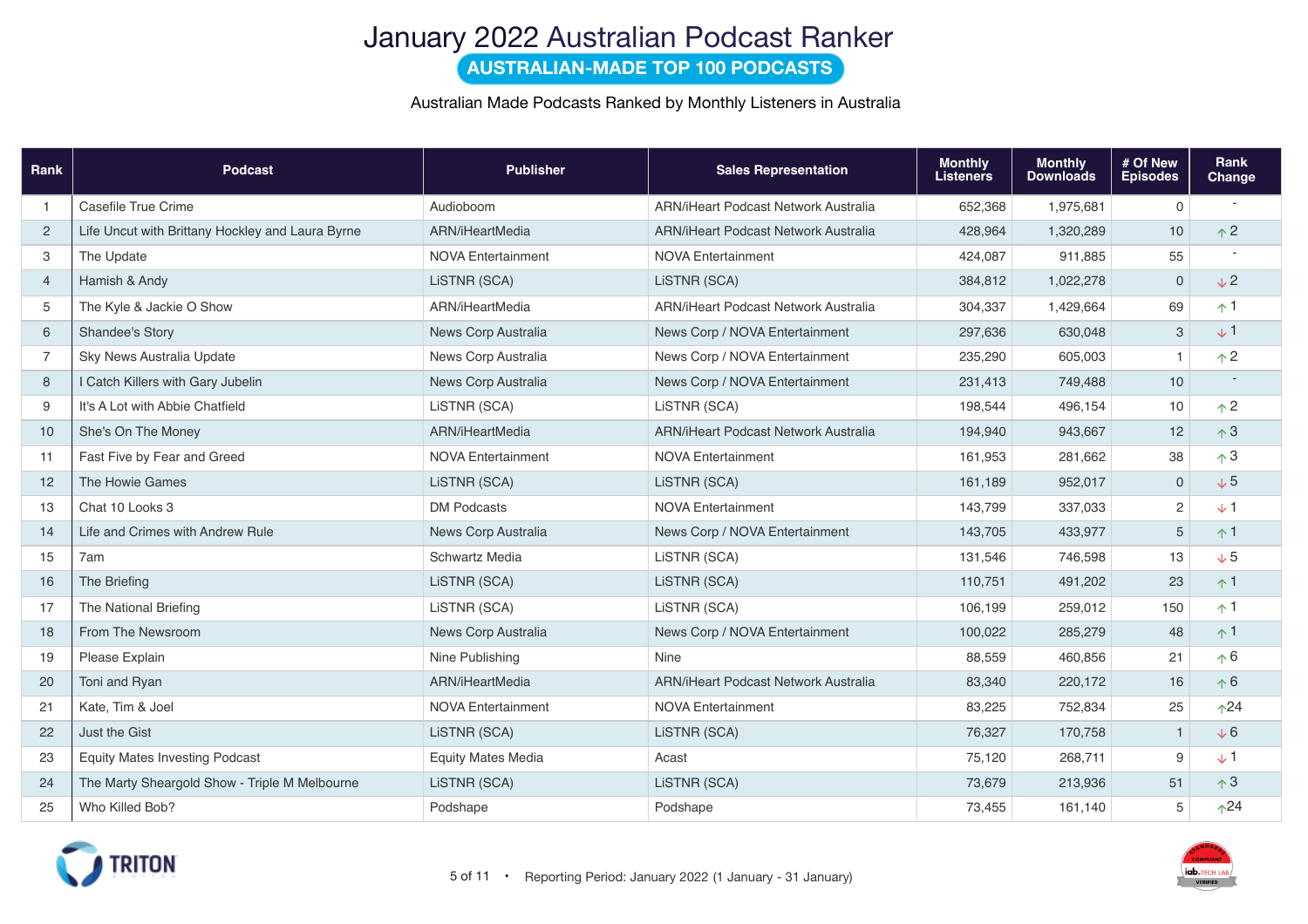### **AUSTRALIAN-MADE TOP 100 PODCASTS**

| Rank | <b>Podcast</b>                                    | <b>Publisher</b>                   | <b>Sales Representation</b>                 | <b>Monthly</b><br><b>Listeners</b> | <b>Monthly</b><br><b>Downloads</b> | # Of New<br><b>Episodes</b> | Rank<br>Change |
|------|---------------------------------------------------|------------------------------------|---------------------------------------------|------------------------------------|------------------------------------|-----------------------------|----------------|
| 26   | Rush Hour with JB and Billy                       | LISTNR (SCA)                       | LISTNR (SCA)                                | 72,929                             | 188,933                            | 48                          | $\uparrow$ 44  |
| 27   | The Space                                         | <b>NOVA Entertainment</b>          | <b>NOVA Entertainment</b>                   | 72,552                             | 217,654                            | 53                          | $\uparrow$ 27  |
| 28   | The Imperfects                                    | ARN/iHeartMedia                    | <b>ARN/iHeart Podcast Network Australia</b> | 62,585                             | 130,879                            | $\mathbf 0$                 | $\sqrt{8}$     |
| 29   | Daily Betoota                                     | <b>DM Podcasts</b>                 | <b>NOVA Entertainment</b>                   | 62,012                             | 103,519                            | 21                          | $\wedge$ 26    |
| 30   | The Goss                                          | Podshape                           | Podshape                                    | 61.661                             | 101,573                            | 39                          | $\uparrow$ 21  |
| 31   | <b>Motley Fool Money</b>                          | LiSTNR (SCA)                       | LISTNR (SCA)                                | 57,814                             | 214,300                            | 11                          |                |
| 32   | So Dramatic! with Megan Pustetto                  | <b>NOVA Entertainment</b>          | <b>NOVA Entertainment</b>                   | 56,368                             | 215,118                            | 8                           | $\uparrow$ 1   |
| 33   | The Ray Hadley Morning Show                       | Nine Radio                         | <b>Nine</b>                                 | 51,324                             | 197,620                            | 106                         | $\uparrow$ 5   |
| 34   | The Chaser Report                                 | The Chaser                         | Acast                                       | 50,266                             | 270,674                            | 20                          | $\sqrt{2}$     |
| 35   | Fox Sports Audio Bulletin                         | News Corp Australia                | News Corp / NOVA Entertainment              | 47,124                             | 107,946                            | 31                          | $\sqrt{6}$     |
| 36   | Mornings with Neil Mitchell                       | Nine Radio                         | <b>Nine</b>                                 | 46,325                             | 145,405                            | 155                         | $^1$           |
| 37   | Somehow Related with Dave O'Neil & Glenn Robbins  | ARN/iHeartMedia                    | ARN/iHeart Podcast Network Australia        | 45,814                             | 123,977                            | 5                           | $\uparrow$ 9   |
| 38   | <b>Ben Fordham Live</b>                           | Nine Radio                         | Nine                                        | 44,611                             | 275,061                            | 219                         | $\uparrow$ 3   |
| 39   | <b>WILOSOPHY with Wil Anderson</b>                | <b>TOFOP Productions</b>           | Whooshkaa                                   | 44,590                             | 178,609                            | $\mathbf 0$                 | $+15$          |
| 40   | The Australian's Money Cafe                       | News Corp Australia                | News Corp / NOVA Entertainment              | 44,273                             | 103,053                            | 5                           | $\sqrt{4}$     |
| 41   | Chrissie, Sam & Browny                            | <b>NOVA Entertainment</b>          | <b>NOVA Entertainment</b>                   | 43,892                             | 277,314                            | 25                          | $\uparrow$ 30  |
| 42   | Will & Woody                                      | ARN/iHeartMedia                    | ARN/iHeart Podcast Network Australia        | 43,856                             | 88,777                             | 42                          | $\uparrow$ 51  |
| 43   | Ben and Liam                                      | <b>NOVA Entertainment</b>          | <b>NOVA Entertainment</b>                   | 41,242                             | 90,102                             | 23                          | $\wedge$ 97    |
| 44   | The Rise & Conquer Podcast with Georgie Stevenson | ARN/iHeartMedia                    | <b>ARN/iHeart Podcast Network Australia</b> | 41,141                             | 126,829                            | 5                           | $\uparrow$ 18  |
| 45   | Fitzy & Wippa                                     | <b>NOVA Entertainment</b>          | <b>NOVA Entertainment</b>                   | 40,870                             | 168,401                            | 33                          | $\uparrow$ 73  |
| 46   | Matt & Alex - All Day Breakfast                   | LiSTNR (SCA)                       | LiSTNR (SCA)                                | 40,106                             | 146,738                            | 12                          | $$\sqrt{11}$$  |
| 47   | Hamish & Andy's Remembering Project               | LiSTNR (SCA)                       | LiSTNR (SCA)                                | 39,803                             | 113,560                            | $\mathbf 0$                 | $\sqrt{4}$     |
| 48   | <b>SEN Breakfast</b>                              | Sports Entertainment Network (SEN) | Sports Entertainment Network (SEN)          | 39,581                             | 636,749                            | 160                         | $\sqrt{4}$     |
| 49   | Healthy-ish                                       | News Corp Australia                | News Corp / NOVA Entertainment              | 38,421                             | 177,076                            | 23                          | $\uparrow$ 18  |
| 50   | The Betoota Advocate Podcast                      | <b>DM Podcasts</b>                 | <b>NOVA Entertainment</b>                   | 38,340                             | 149,608                            | 6                           | $\times$ 11    |

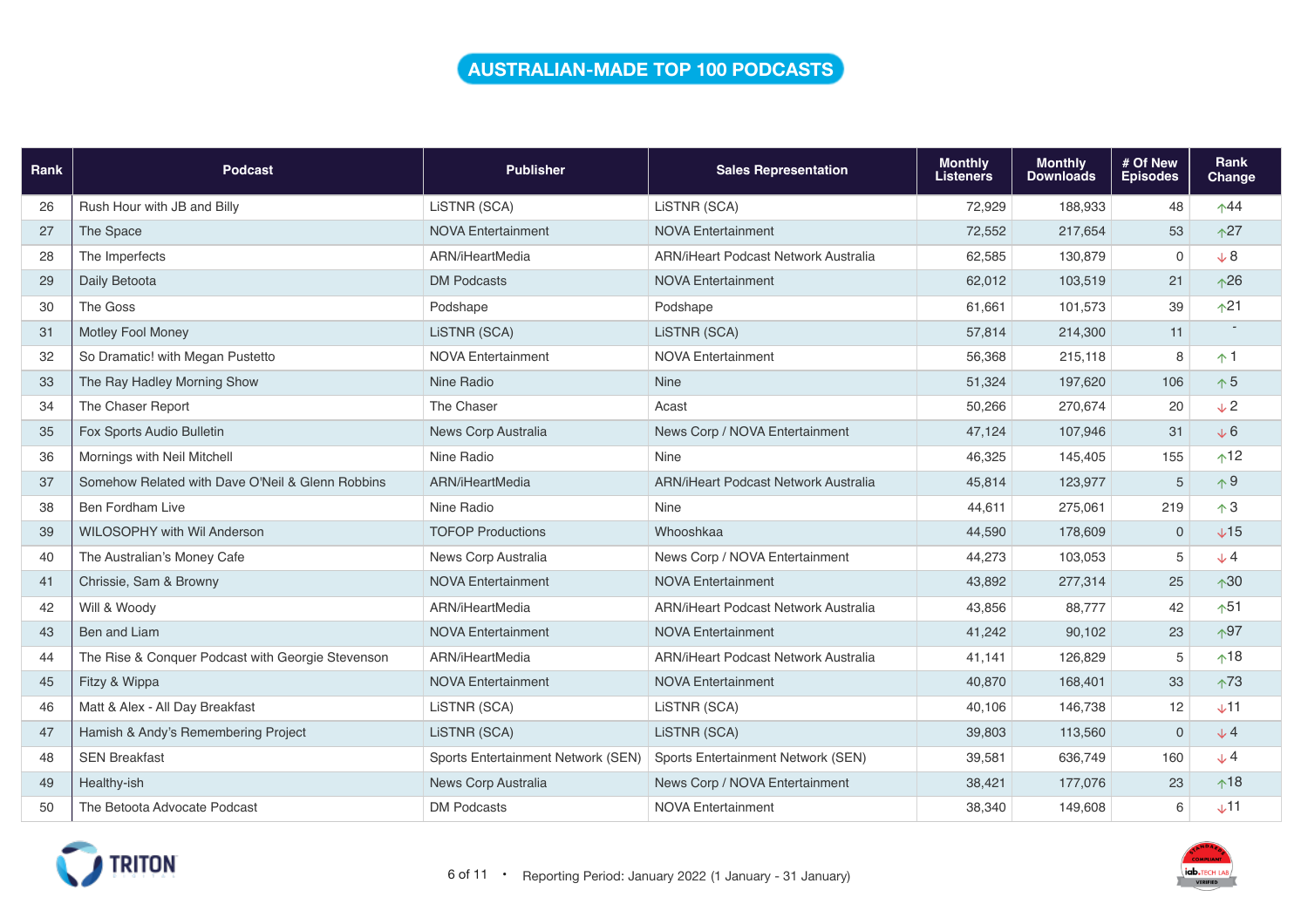### **AUSTRALIAN-MADE TOP 100 PODCASTS**

| Rank | <b>Podcast</b>                                 | <b>Publisher</b>                   | <b>Sales Representation</b>                 | <b>Monthly</b><br><b>Listeners</b> | <b>Monthly</b><br><b>Downloads</b> | # Of New<br><b>Episodes</b> | Rank<br>Change  |
|------|------------------------------------------------|------------------------------------|---------------------------------------------|------------------------------------|------------------------------------|-----------------------------|-----------------|
| 51   | <b>Triple M Cricket</b>                        | LISTNR (SCA)                       | LISTNR (SCA)                                | 37,831                             | 64,844                             | 59                          | $\sqrt{28}$     |
| 52   | <b>Get Started Investing</b>                   | <b>Equity Mates Media</b>          | Acast                                       | 36,424                             | 107,973                            | 5                           | $\uparrow$ 9    |
| 53   | The Matty Johns Podcast                        | News Corp Australia                | News Corp / NOVA Entertainment              | 35.691                             | 139,136                            | $\mathbf{2}$                | $\times$ 13     |
| 54   | 9News Lunch Podcast                            | <b>Nine Digital</b>                | <b>Nine</b>                                 | 35,635                             | 57,044                             | 21                          | $\wedge$ 49     |
| 55   | The Nutrition Couch                            | ARN/iHeartMedia                    | ARN/iHeart Podcast Network Australia        | 35,219                             | 75,746                             | $\mathbf 5$                 | $\uparrow$ 22   |
| 56   | Sportsday (Nine Radio)                         | Nine Radio                         | <b>Nine</b>                                 | 35,201                             | 52,479                             | 33                          | Debut           |
| 57   | Jase & Lauren                                  | ARN/iHeartMedia                    | <b>ARN/iHeart Podcast Network Australia</b> | 34,662                             | 306,292                            | 29                          | $\sqrt{20}$     |
| 58   | Carrie & Tommy                                 | LISTNR (SCA)                       | LISTNR (SCA)                                | 32,415                             | 76,478                             | 140                         | $\wedge$ 23     |
| 59   | The Night Driver                               | News Corp Australia                | News Corp / NOVA Entertainment              | 31,474                             | 53,363                             | $\mathbf 0$                 | $\sqrt{29}$     |
| 60   | Something To Talk About with Samantha Armytage | News Corp Australia                | News Corp / NOVA Entertainment              | 30,357                             | 86,221                             | $\overline{4}$              | $+10$           |
| 61   | Your Morning Mantra                            | Podshape                           | Podshape                                    | 30,082                             | 132,973                            | 40                          | $\uparrow$ 21   |
| 62   | 3AW Breakfast with Ross and Russel             | Nine Radio                         | <b>Nine</b>                                 | 29,293                             | 150,978                            | 163                         | $+9$            |
| 63   | Cricket Et Cetera                              | News Corp Australia                | News Corp / NOVA Entertainment              | 29,130                             | 74,498                             | 11                          | $V$ 11          |
| 64   | Live Better with Katie Williams                | LISTNR (SCA)                       | LISTNR (SCA)                                | 28,951                             | 55,305                             | 22                          | $\wedge$ 28     |
| 65   | Who the Hell is Hamish?                        | News Corp Australia                | News Corp / NOVA Entertainment              | 27,218                             | 45,618                             | $\mathbf 0$                 | $\sqrt{31}$     |
| 66   | Whateley                                       | Sports Entertainment Network (SEN) | Sports Entertainment Network (SEN)          | 26,919                             | 441,998                            | 108                         | $+19$           |
| 67   | <b>AIN'T THAT SWELL</b>                        | <b>DM Podcasts</b>                 | <b>NOVA Entertainment</b>                   | 26,696                             | 55,982                             | 8                           | $\uparrow 6$    |
| 68   | Where's Your Head At?                          | <b>DM Podcasts</b>                 | <b>NOVA Entertainment</b>                   | 25,902                             | 41,810                             | 3                           | V <sub>40</sub> |
| 69   | Perth Live with Oliver Peterson                | Nine Radio                         | <b>Nine</b>                                 | 25,076                             | 28,295                             | 57                          | Debut           |
| 70   | Beyond The Likes                               | <b>DM Podcasts</b>                 | <b>NOVA Entertainment</b>                   | 24,273                             | 42,774                             | 3                           | $+13$           |
| 71   | Daily Telegraph - News Feed                    | News Corp Australia                | News Corp / NOVA Entertainment              | 24,040                             | 45,909                             | 32                          | $\sqrt{29}$     |
| 72   | Rusty's Garage                                 | LiSTNR (SCA)                       | LISTNR (SCA)                                | 23,474                             | 65,443                             | $\overline{c}$              | $\wedge 8$      |
| 73   | Jonesy & Amanda's JAMcast!                     | ARN/iHeartMedia                    | ARN/iHeart Podcast Network Australia        | 23,154                             | 113,327                            | 86                          | $+17$           |
| 74   | The Jamo & Dylan Show                          | <b>NOVA Entertainment</b>          | <b>NOVA Entertainment</b>                   | 22,660                             | 43,683                             | $\sqrt{5}$                  | $+17$           |
| 75   | Pyne Time                                      | LISTNR (SCA)                       | LISTNR (SCA)                                | 21,897                             | 44,309                             | 5                           | $+11$           |

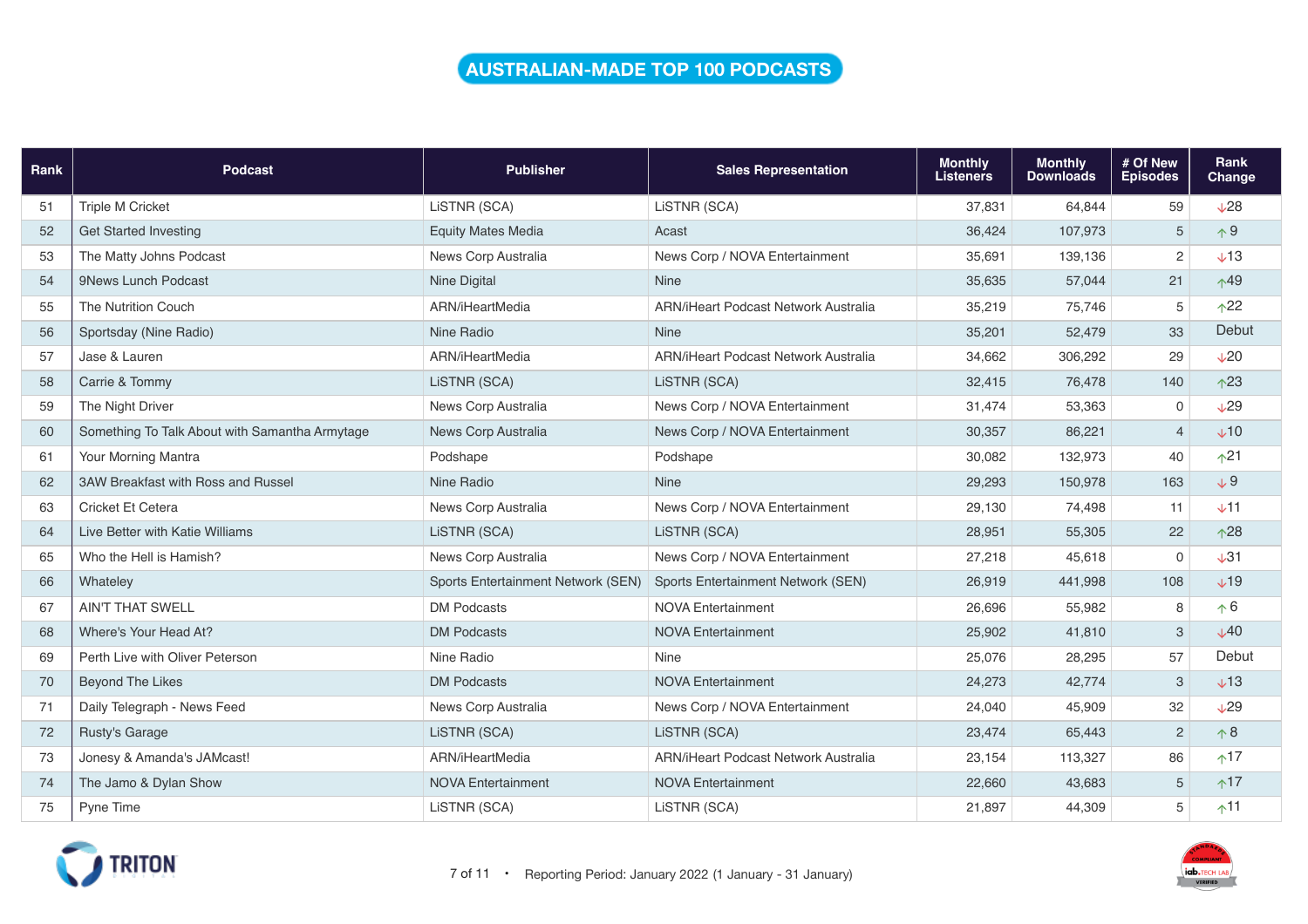### **AUSTRALIAN-MADE TOP 100 PODCASTS**

| Rank | <b>Podcast</b>                                                   | <b>Publisher</b>                   | <b>Sales Representation</b>          | <b>Monthly</b><br><b>Listeners</b> | <b>Monthly</b><br><b>Downloads</b> | # Of New<br><b>Episodes</b> | Rank<br><b>Change</b>     |
|------|------------------------------------------------------------------|------------------------------------|--------------------------------------|------------------------------------|------------------------------------|-----------------------------|---------------------------|
| 76   | <b>Crypto Curious</b>                                            | <b>Equity Mates Media</b>          | Acast                                | 21,534                             | 42,562                             | 5                           | $\uparrow$ 7              |
| 77   | <b>Bedtime Explorers</b>                                         | LISTNR (SCA)                       | LiSTNR (SCA)                         | 21,333                             | 171,237                            | $\overline{0}$              | $^1$                      |
| 78   | The Sure Thing                                                   | Nine Publishing                    | Nine                                 | 21,162                             | 46,798                             | $\mathsf{O}\xspace$         | $\sqrt{6}$                |
| 79   | Where's William Tyrrell?                                         | LISTNR (SCA)                       | LISTNR (SCA)                         | 20,883                             | 35,746                             | $\overline{1}$              | Debut                     |
| 80   | Crappy to Happy                                                  | LiSTNR (SCA)                       | LiSTNR (SCA)                         | 20,567                             | 52,698                             | $\mathbf{1}$                | $\wedge$ 8                |
| 81   | 6PR Mornings                                                     | Nine Radio                         | <b>Nine</b>                          | 20,202                             | 34,857                             | 94                          | Debut                     |
| 82   | The Jess Rowe Big Talk Show                                      | LiSTNR (SCA)                       | LiSTNR (SCA)                         | 19,817                             | 37,628                             | $\overline{2}$              | $*17$                     |
| 83   | What Really Happened in Wuhan                                    | News Corp Australia                | News Corp / NOVA Entertainment       | 19,519                             | 35,566                             | 5                           | $\uparrow$ 46             |
| 84   | Drive With Tom Elliott                                           | Nine Radio                         | Nine                                 | 19,460                             | 85,517                             | 104                         | $\uparrow$ 13             |
| 85   | The Victoria Briefing                                            | LiSTNR (SCA)                       | LiSTNR (SCA)                         | 19,056                             | 34,685                             | 158                         | $\sqrt{10}$               |
| 86   | Ash, Luttsy and Susie O'Neill                                    | <b>NOVA Entertainment</b>          | <b>NOVA Entertainment</b>            | 18,734                             | 488,047                            | 37                          | Return                    |
| 87   | Fear and Greed                                                   | <b>NOVA Entertainment</b>          | <b>NOVA Entertainment</b>            | 18,383                             | 102,564                            | 46                          | $\sqrt{22}$               |
| 88   | Real Crime: Feature                                              | LiSTNR (SCA)                       | LISTNR (SCA)                         | 18,314                             | 57,667                             | $\mathbf{1}$                | $\uparrow$ 14             |
| 89   | <b>FORTY</b>                                                     | LiSTNR (SCA)                       | LiSTNR (SCA)                         | 18,148                             | 51,699                             | 2                           | $\sqrt{26}$               |
| 90   | The V8 Sleuth Podcast                                            | Motorsport Podcast Network         | Whooshkaa                            | 17,480                             | 44,909                             | 3                           | $\sqrt{26}$               |
| 91   | <b>Naked City</b>                                                | Nine Publishing                    | <b>Nine</b>                          | 17,221                             | 49,258                             | $\mathbf 0$                 | $\sqrt{6}$                |
| 92   | The West Live                                                    | <b>West Australian Newspapers</b>  | West Australian Newspapers           | 16,656                             | 33,301                             | 85                          | $\sqrt{24}$               |
| 93   | Off the Bench                                                    | Sports Entertainment Network (SEN) | Sports Entertainment Network (SEN)   | 16,532                             | 67,453                             | 16                          | $\uparrow$ 12             |
| 94   | <b>Twisted Minds</b>                                             | News Corp Australia                | News Corp / NOVA Entertainment       | 16,472                             | 27,324                             | $\overline{1}$              | Return                    |
| 95   | Drive with Jim Wilson                                            | Nine Radio                         | <b>Nine</b>                          | 16,406                             | 27,727                             | 140                         | $\sqrt{31}$               |
| 96   | Triple M Breakfast with MG, Jess & Pagey - 104.9 Triple M Sydney | LISTNR (SCA)                       | LiSTNR (SCA)                         | 16,299                             | 57,276                             | 43                          | $\sqrt{37}$               |
| 97   | Nathan, Nat and Shaun                                            | <b>NOVA Entertainment</b>          | <b>NOVA Entertainment</b>            | 15,978                             | 50,540                             | 23                          | Debut                     |
| 98   | In Black and White                                               | News Corp Australia                | News Corp / NOVA Entertainment       | 15,885                             | 49.995                             | $\overline{4}$              | $\uparrow$ 3              |
| 99   | How I Work                                                       | ARN/iHeartMedia                    | ARN/iHeart Podcast Network Australia | 15,772                             | 82,282                             | 9                           | $\triangle$ <sup>23</sup> |
| 100  | Dr Justin Coulson's Happy Families                               | ARN/iHeartMedia                    | ARN/iHeart Podcast Network Australia | 15,438                             | 131,666                            | 12                          | $\sqrt{6}$                |



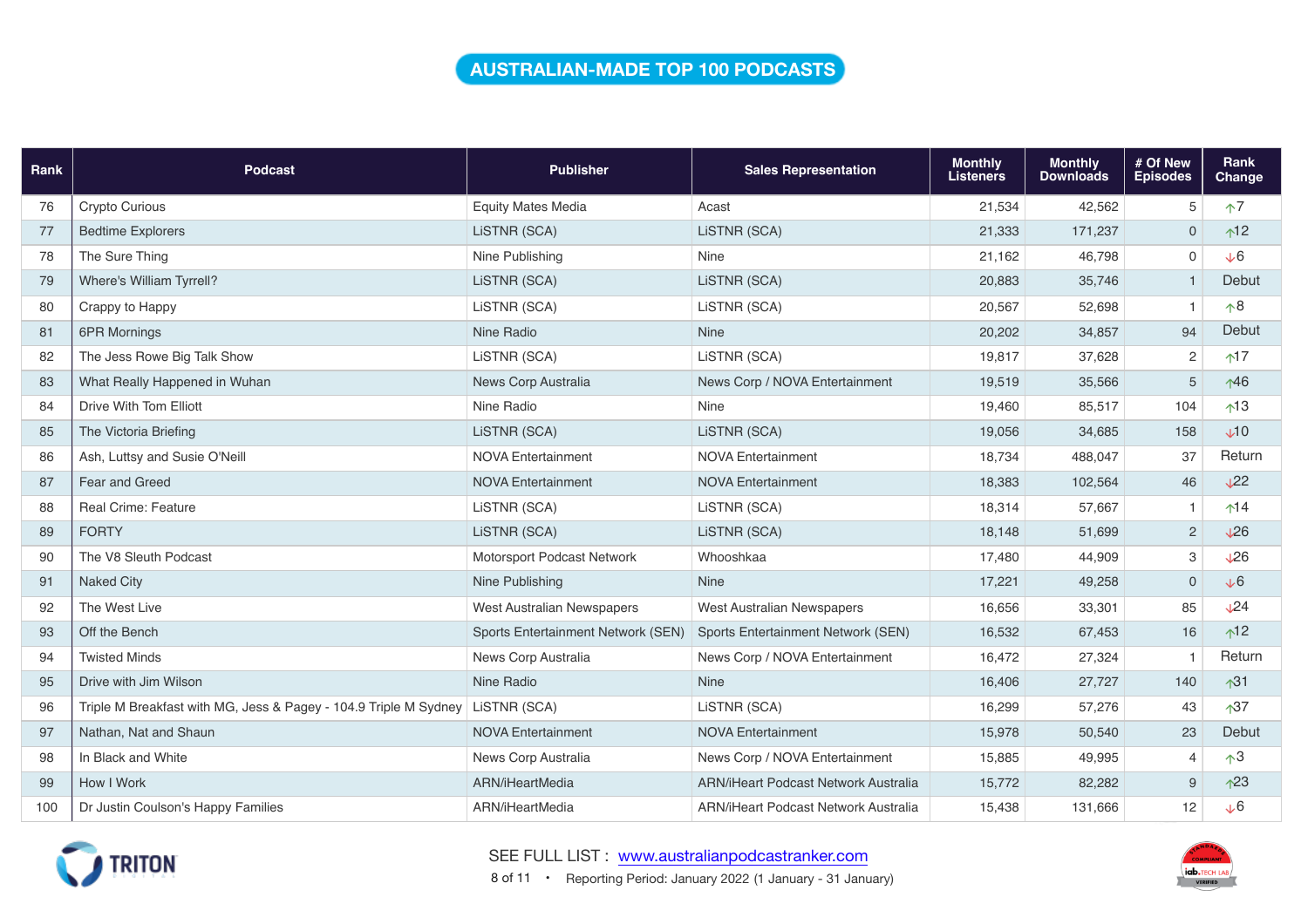## January 2022 Australian Podcast Ranker

### **TOP 10 PUBLISHERS**

Publishers Ranked by Monthly Listeners in Australia

| Rank                     | <b>Publisher</b>          | <b>Sales Representation</b>         | <b>Monthly Listeners</b> | <b>Monthly Downloads</b> | <b>Rank Change</b>       |
|--------------------------|---------------------------|-------------------------------------|--------------------------|--------------------------|--------------------------|
|                          | ARN/iHeartMedia           | ARN/iHeartPodcast Network Australia | 3,166,342                | 15,402,148               |                          |
| $\overline{2}$           | Stitcher                  | Whooshkaa                           | 1,970,507                | 7,633,872                | $\overline{2}$           |
| 3                        | Audioboom                 | ARN/iHeartPodcast Network Australia | 1,916,630                | 6,022,259                |                          |
| $\overline{4}$           | LISTNR (SCA)              | LISTNR (SCA)                        | 1,907,826                | 6,833,025                | $\downarrow$ 2           |
| 5                        | News Corp Australia       | News Corp / NOVA Entertainment      | 1,343,114                | 4,531,555                | $\overline{\phantom{a}}$ |
| 6                        | <b>NOVA Entertainment</b> | <b>NOVA Entertainment</b>           | 889,610                  | 4,086,091                | $+1$                     |
| $\overline{\phantom{0}}$ | Wondery                   | Ranieri & Co                        | 868,584                  | 3,271,025                | $\downarrow$ 1           |
| 8                        | <b>Nine</b>               | <b>Nine</b>                         | 694,959                  | 2,816,504                | $\overline{a}$           |
| 9                        | <b>DM Podcasts</b>        | <b>NOVA Entertainment</b>           | 475,260                  | 1,190,042                | $\overline{\phantom{a}}$ |
| 10                       | Podshape                  | Podshape                            | 204,875                  | 550,361                  | $\overline{2}$           |



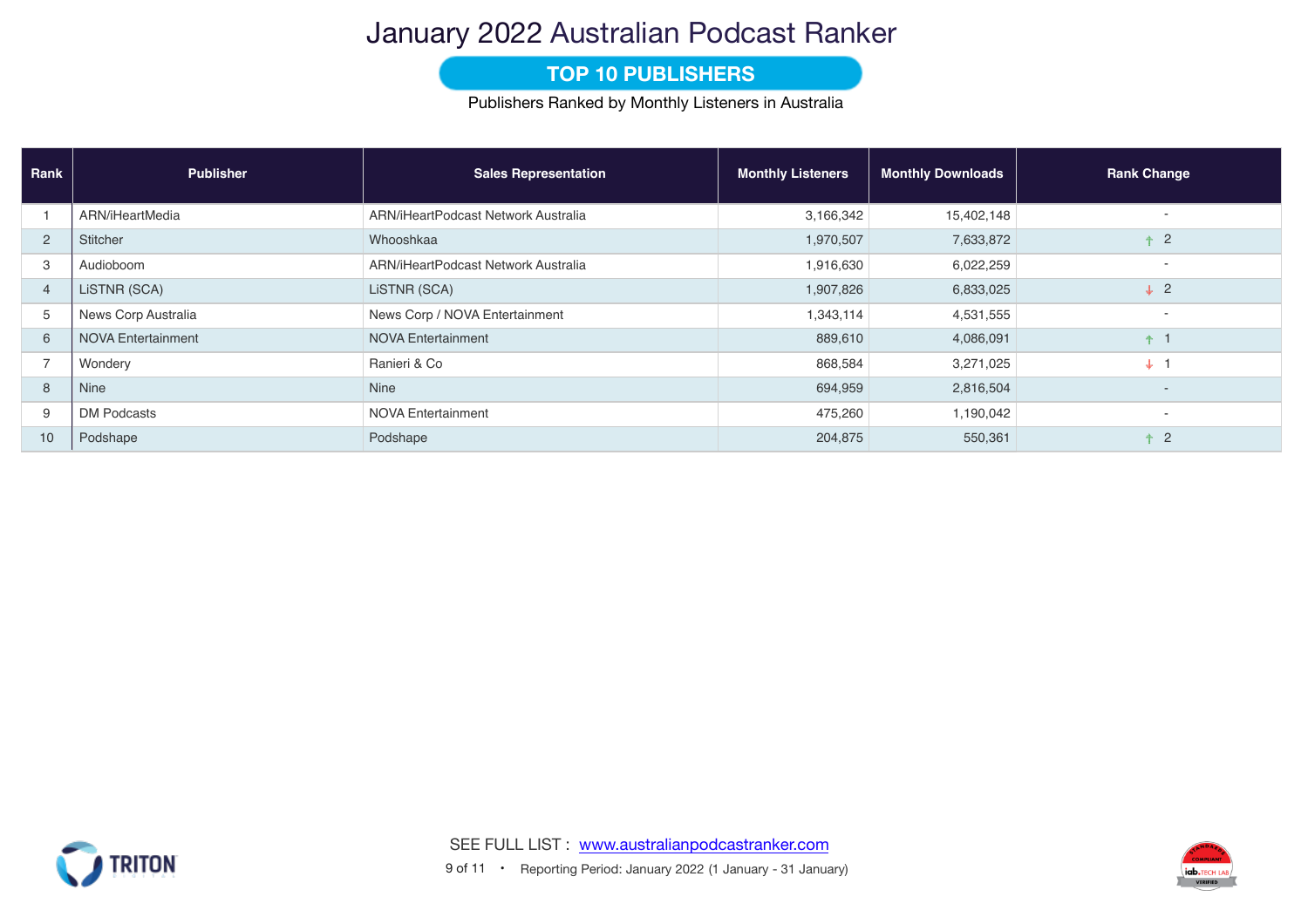# Overall Monthly Downloads from Participating Publishers in the Australian Podcast Ranker

Includes all Measured Podcasts from all Participating Publishers